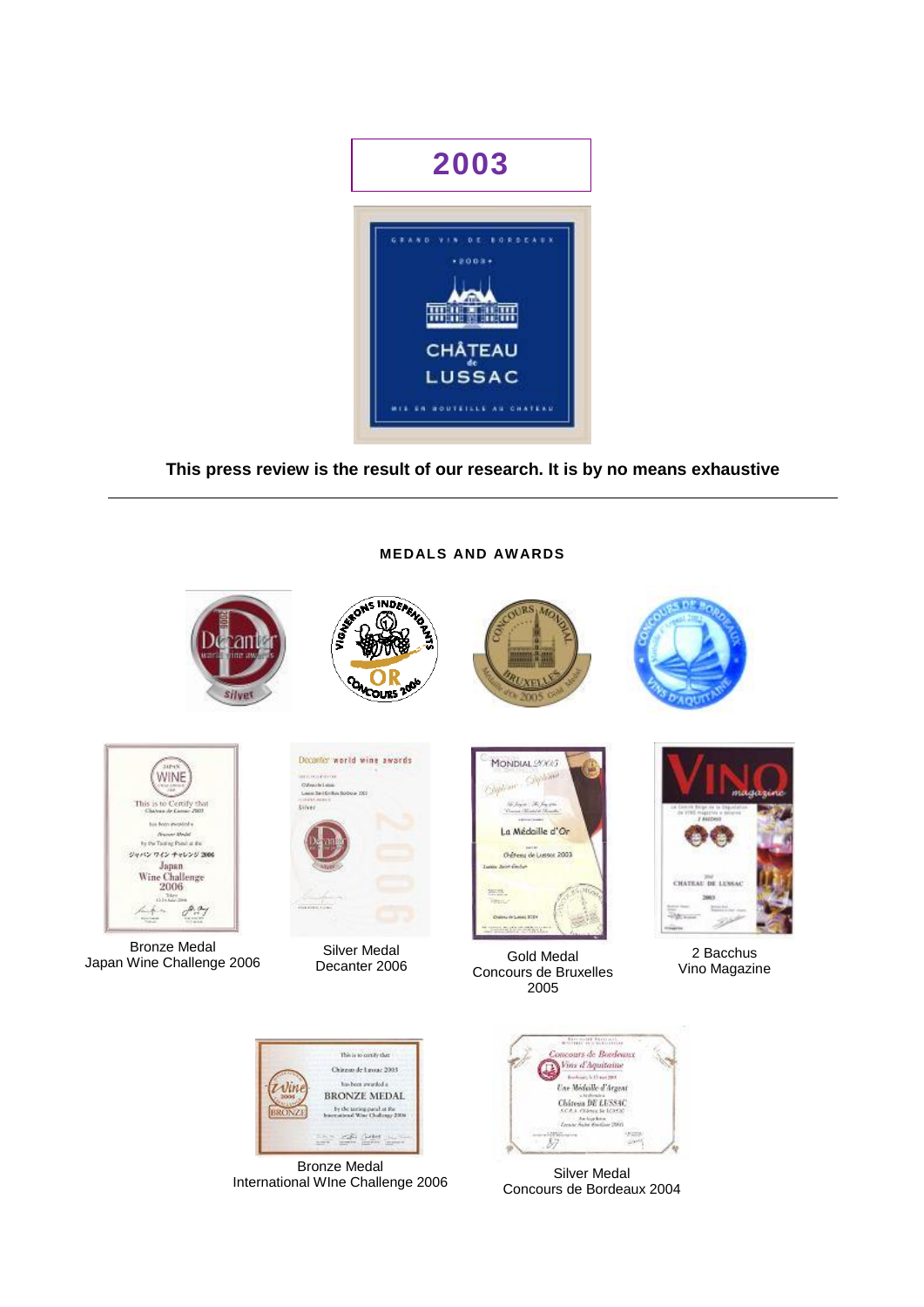

# **GRADES**

### **Primeur tasting**

| alles über Wein (G)<br>Chinese Bordeaux Guide/P. Ch'Ng (CN) | $:87-90$<br>$.***1.5$ | /100 |
|-------------------------------------------------------------|-----------------------|------|
| Gault Millau/B. Burtschy (F)                                | $:87-88$              | /100 |
| Gilbert & Gaillard (F)                                      | $:86-88$              | /100 |
| Le Point/J. Dupont (F)                                      | : 14                  | /20  |
| Markus del Monego (G)                                       | $:15.5+$              | /20  |
| Wine Spectator/J. Suckling (US)                             | $:85-88$              | /100 |
|                                                             |                       |      |

## **Bottled**

| Classement des meilleurs vins de France |         |      |
|-----------------------------------------|---------|------|
| /Bettane & Desseauve (F)                | : 87-88 | /100 |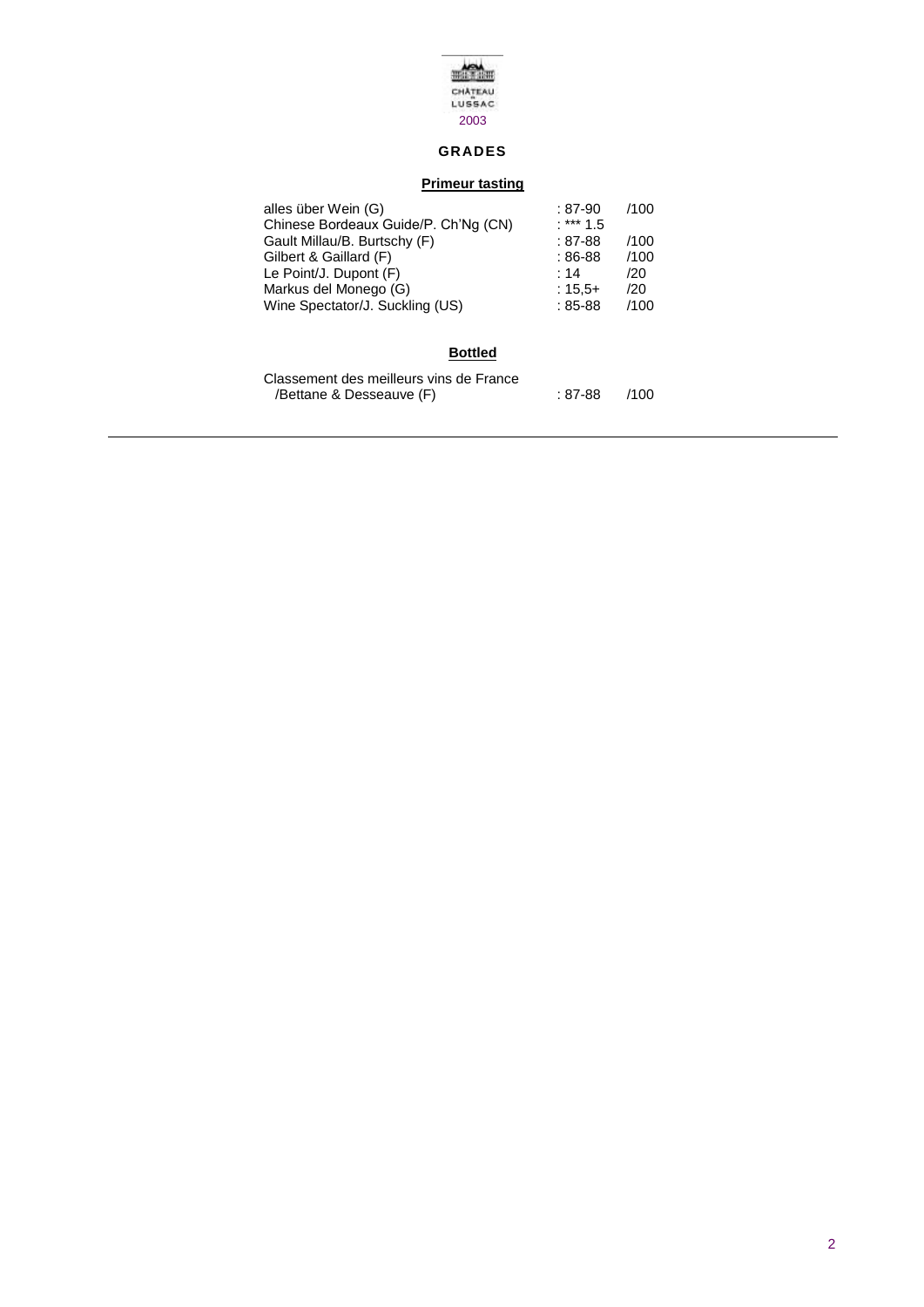

# **PRIMEURS**



**LA REVUE DU VIN DE FRANCE H. Durand, M. Bettane, T. Desseauve, P. Maurange et L. Pizarro** June 2004 (Primeurs)

Deep, powerful mouth possessing a big potential



## **LE POINT**

**Jacques Dupont** May 2004 (Primeurs)

An attractive nose of ripe fruit, very woody final, round and pleasant attack, wine, with a little of bitterness.  $14/20$  O = on 2006 G = 10 years

#### **Wine Spectator WINE SPECTATOR**

**James Suckling**

(Primeurs)

Lots of tar and liquorice in this dense red, with a full body, chewy tannins and a medium finish. Bit hollow. 6,920 cases made. 85-88/100



### **LA REVUE DU VIN DE FRANCE Jean-Marc Quarin**

June 2004 (Primeurs)

Category « We loved ": Château of Lussac 2003, deep, powerful mouth possessing a big potential.

#### **GAULT MILLAU GAULT:MILLAU Bernard Burtschy**

June/July 2004 (Primeurs)

If the nose is discreet, the mouth is supple and soft, with a lot of greed. After beautiful 2002, the Château continues its beautiful progress. 87-88/100



### **VINO MAGAZINE Louis Havaux**

June/July 2004 (Primeurs)

Château de Lussac : Coup de Cœur

### **MARKUS DEL MONEGO**

(Primeurs)

Dichter Purpurner Wein mit violetten Reflexen und fast schwarzem Kern. Aromen noch etwas verschlossen, Frucht vorhanden, wobei sie viel Sauerstoff zur Entwicklung braucht. Sehr gute, reife Struktur, ausgezeichnete Tannine und sehr gute Länge. Ein Wein mit viel Spiel, der jedoch Zeit benötigt, um sich zu öffnen. (2007 bis 2012). 15,5+/20

(Deep purple wine with violet reflection and the centre almost black. The aromas are still closed. Very good and quite ripe structure, tannins very present and very good length. A wine of pleasure which will however need time to open. (2007 to 2012) 15,5+/20)



### **CHINESE BOREDEAUX GUIDE Poh Tiong CH'NG**

Edition 2004

The most impressive wine to date. Ripe raspberry/dark chocolate/cocoa fruit with equally ripe, rich tannins. \*\*\*1/2